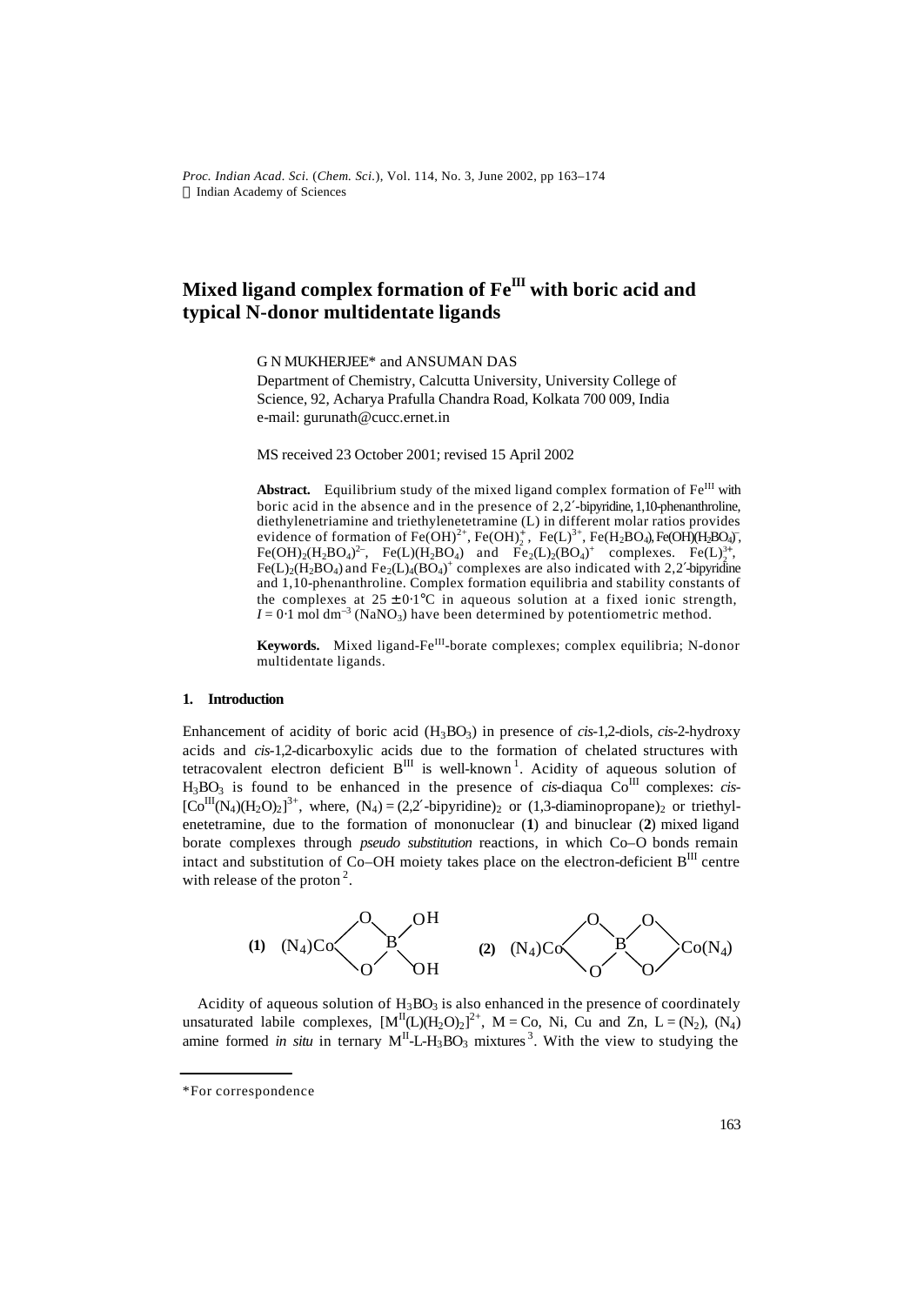effect of coordinately unsaturated  $[Fe^{III}(amine)(H_2O)_2]^{3+}$  complexes on the acidity of  $H_3BO_3$ , complex formation equilibria of  $Fe^{III}$  with  $H_3BO_3$  in the absence and in the presence of 2,2'-bipyridine (bipy), 1,10-phenanthroline (phen) (hereafter,  $L^1$ ) and diethylenetriamine (den), triethylenetetramine (trien) (hereafter,  $L^2$ ) have been investigated by potentiometric methods using different molar ratios of the reactants  $\text{Fe}^{\text{III}}$ , (L<sup>1</sup> or L<sup>2</sup>) and  $H_3BO_3$  in aqueous solution at a fixed ionic strength  $I = 0.1 \text{ mol dm}^{-3}$  (NaNO<sub>3</sub>) at  $25 \pm 0.1$ °C. Stoichiometry and the formation constants of the complexes and complex formation equilibria have been evaluated by a computerised method  $4$ .

#### **2. Experimental**

Boric acid, bipy, phen, sodium nitrate, nitric acid were of AR grade. Den and trien (AR) were converted into their corresponding nitrate salts, den.3HNO<sub>3</sub> and trien.4HNO<sub>3</sub> respectively, air-dried and analysed<sup>5</sup>. Ferric nitrate solution was prepared by dissolving freshly precipitated, alkali-free  $Fe(OH)_3$  in standard  $HNO_3$  and standardised by combined acid–base, ion exchange and complexometric titrations<sup>5</sup>.

The equilibrium study involved pH-metric titrations<sup>3</sup> in aqueous medium of a series of solutions  $(0.025 \text{ dm}^3)$  containing known amounts  $(0.0005-0.005 \text{ mol dm}^{-3})$  of H<sub>3</sub>BO<sub>3</sub> and/or L ( $L = bipy$ , phen, den and trien in their protonated forms) and known amount  $(0.01 \text{ mol dm}^{-3})$  of free HNO<sub>3</sub>, in the absence and in the presence of known amounts  $(0.0005-0.001 \text{ mol dm}^{-3})$  of Fe<sup>III</sup>-nitrate, keeping the Fe<sup>III</sup>: L: H<sub>3</sub>BO<sub>3</sub> ratios 1:1:1, 1:2:1, 2:2:1 and 2:4:1 as required, with carbonate-free  $6$  standard 0⋅1 mol dm<sup>-3</sup> NaOH solution, maintaining a fixed ionic strength,  $I = 0.1$  mol dm<sup>-3</sup> (NaNO<sub>3</sub>).

Ionic product of water at the experimental temperature and activity coefficient of  $H^+$ ion at the experimental ionic strength were obtained from literature  $^{7,8}$ . Analytical concentrations of H<sup>+</sup> ion corresponding to the *p*H-meter readings were obtained by the usual procedure<sup>9</sup>. Formation constants (table 1) were calculated with the aid of the SCOGS computer program<sup>4</sup>. Complex formation equilibria were elucidated with the help of speciation curves.

### **3. Results and discussion**

#### 3.1 *Proton-ligand equilibria*

In the *p*H-range of investigation bipy and phen up to two protons, den bind up to three and trien binds up to four protons (table 1).  $H_3BO_3$  titrates as a weak monobasic acid ( $pK_{\text{H}_3\text{BO}_3}^{\text{H}} = 9.00$ ) in aqueous solution due to its ionisation, not as a proton donor, but as a Lewis acid, accepting an OH<sup>-</sup> according to equilibrium  $(1)^{10}$ :

$$
H_3BO_3 + 2H_2O = B(OH)^{-}_{4} + H_3O^{+}, \qquad (1)
$$

$$
K_{H_3BO_3}^H = (H_3O)[B(OH)_{4}]/[H_3BO_3].
$$
\n(1a)

Charges are not shown in the expressions for clarity.

## 3.2 *Hydrolytic equilibria of FeIII*

 $Fe^{III}$  is so extensively hydrolysed in aqueous solution that  $Fe(aq)^{3+}$  hardly exceeds 25% even at  $pH < 2$ , in as low as  $5 \times 10^{-4}$  mol dm<sup>-3</sup> concentration.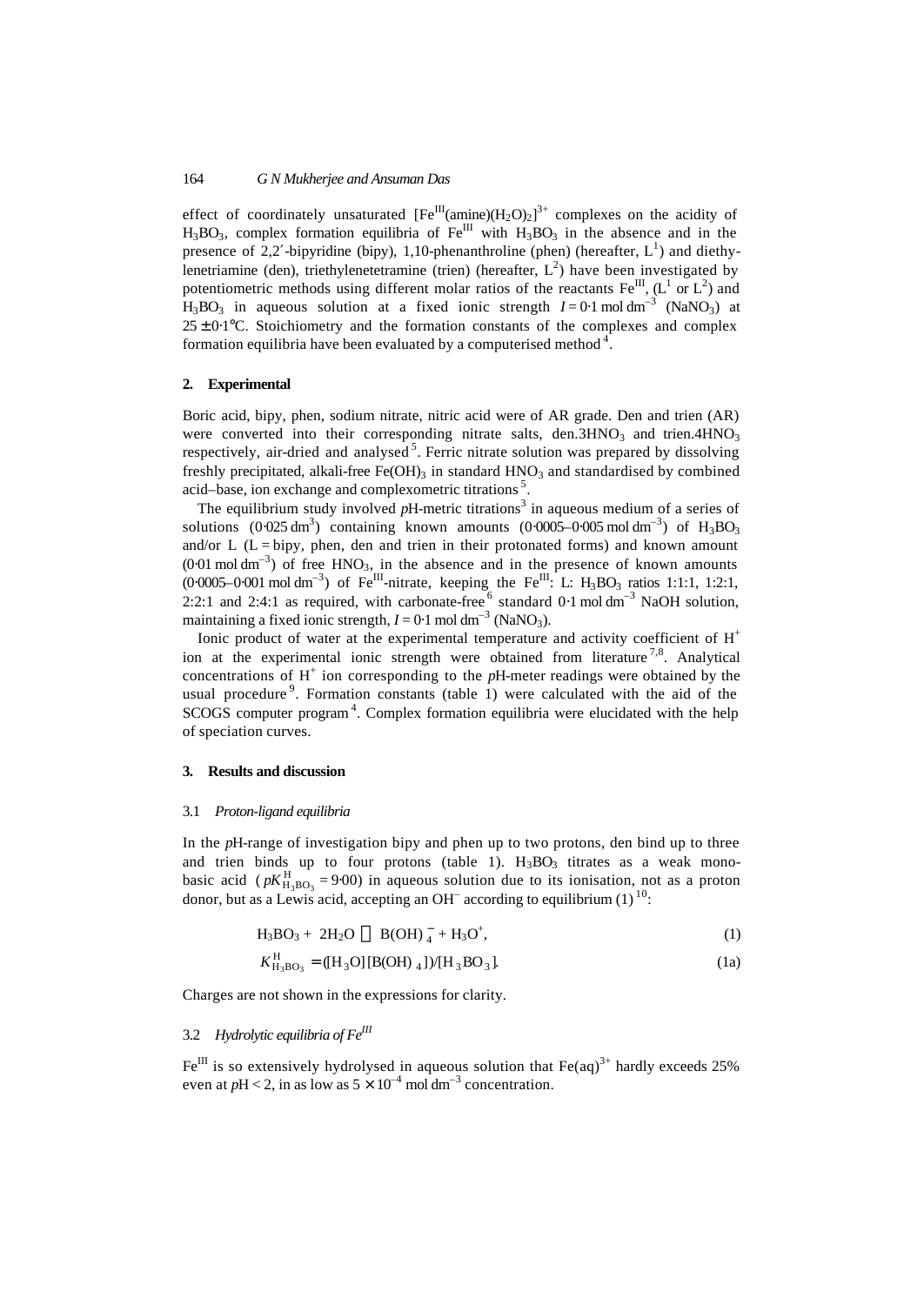**Table 1.** Formation constants\* of mixed ligand  $Fe^{III} - L$  – borate complexes with  $L = bipy$ , phen, den and trien in aqueous solution.  $I = 0.1$  M (NaNO<sub>3</sub>); Temperature =  $25^{\circ}$ C

| $H_3BO_3$                                      |                                                                                                                                                                                                                                                                                            |                                                                                                                                                                                                                           |                                                                                                                                                                                                                                         |                                                                                                                                                                                                                                                                                                                              |  |  |
|------------------------------------------------|--------------------------------------------------------------------------------------------------------------------------------------------------------------------------------------------------------------------------------------------------------------------------------------------|---------------------------------------------------------------------------------------------------------------------------------------------------------------------------------------------------------------------------|-----------------------------------------------------------------------------------------------------------------------------------------------------------------------------------------------------------------------------------------|------------------------------------------------------------------------------------------------------------------------------------------------------------------------------------------------------------------------------------------------------------------------------------------------------------------------------|--|--|
| $logK_{[Fe(OH)_2 + H_3BO_3 + H_2O]}^{3H}$      |                                                                                                                                                                                                                                                                                            |                                                                                                                                                                                                                           |                                                                                                                                                                                                                                         |                                                                                                                                                                                                                                                                                                                              |  |  |
| $-5.33$                                        | $-6.22$                                                                                                                                                                                                                                                                                    | $-6.44$                                                                                                                                                                                                                   |                                                                                                                                                                                                                                         |                                                                                                                                                                                                                                                                                                                              |  |  |
|                                                |                                                                                                                                                                                                                                                                                            |                                                                                                                                                                                                                           |                                                                                                                                                                                                                                         |                                                                                                                                                                                                                                                                                                                              |  |  |
|                                                |                                                                                                                                                                                                                                                                                            |                                                                                                                                                                                                                           |                                                                                                                                                                                                                                         |                                                                                                                                                                                                                                                                                                                              |  |  |
|                                                | Ligands (L)                                                                                                                                                                                                                                                                                |                                                                                                                                                                                                                           |                                                                                                                                                                                                                                         |                                                                                                                                                                                                                                                                                                                              |  |  |
|                                                | bipy                                                                                                                                                                                                                                                                                       | phen                                                                                                                                                                                                                      | den                                                                                                                                                                                                                                     | trien                                                                                                                                                                                                                                                                                                                        |  |  |
|                                                |                                                                                                                                                                                                                                                                                            |                                                                                                                                                                                                                           |                                                                                                                                                                                                                                         |                                                                                                                                                                                                                                                                                                                              |  |  |
| $logK_{\rm HL}^{\rm H}$                        | 4.23                                                                                                                                                                                                                                                                                       | 4.86                                                                                                                                                                                                                      | 9.76                                                                                                                                                                                                                                    | 9.44                                                                                                                                                                                                                                                                                                                         |  |  |
| $logK_{\rm H_2L}^{\rm H}$                      | 1.32                                                                                                                                                                                                                                                                                       | 1.90                                                                                                                                                                                                                      | 8.90                                                                                                                                                                                                                                    | 8.92                                                                                                                                                                                                                                                                                                                         |  |  |
| $logK_{\mathrm{H}_{3}\mathrm{L}}^{\mathrm{H}}$ |                                                                                                                                                                                                                                                                                            |                                                                                                                                                                                                                           | 4.05                                                                                                                                                                                                                                    | 6.74                                                                                                                                                                                                                                                                                                                         |  |  |
| $logK_{\mathrm{H}_{4}\mathrm{L}}^{\mathrm{H}}$ |                                                                                                                                                                                                                                                                                            |                                                                                                                                                                                                                           |                                                                                                                                                                                                                                         | 3.56                                                                                                                                                                                                                                                                                                                         |  |  |
|                                                |                                                                                                                                                                                                                                                                                            |                                                                                                                                                                                                                           |                                                                                                                                                                                                                                         |                                                                                                                                                                                                                                                                                                                              |  |  |
| (d)<br>(i) Overall formation constants         |                                                                                                                                                                                                                                                                                            |                                                                                                                                                                                                                           |                                                                                                                                                                                                                                         |                                                                                                                                                                                                                                                                                                                              |  |  |
| $logK_{\rm FeI}^{\rm Fe}$                      | 9.13                                                                                                                                                                                                                                                                                       |                                                                                                                                                                                                                           | 18.76                                                                                                                                                                                                                                   | $21-77$                                                                                                                                                                                                                                                                                                                      |  |  |
|                                                | 6.96                                                                                                                                                                                                                                                                                       | 8.54                                                                                                                                                                                                                      | 15.18                                                                                                                                                                                                                                   | 15.47                                                                                                                                                                                                                                                                                                                        |  |  |
| $(\Delta log K_{Fe})_1$                        | $-0.55$                                                                                                                                                                                                                                                                                    |                                                                                                                                                                                                                           | $-1.96$                                                                                                                                                                                                                                 | $-4.68$                                                                                                                                                                                                                                                                                                                      |  |  |
|                                                | 5.11                                                                                                                                                                                                                                                                                       | 6.43                                                                                                                                                                                                                      | 10.91                                                                                                                                                                                                                                   | 10.85                                                                                                                                                                                                                                                                                                                        |  |  |
| $(\Delta log K_{Fe})_2$                        | 0.26                                                                                                                                                                                                                                                                                       | 0.30                                                                                                                                                                                                                      | $-3.57$                                                                                                                                                                                                                                 | $-6.64$                                                                                                                                                                                                                                                                                                                      |  |  |
| $logK_{\rm FeL_2}^{\rm Fe}$                    | 18.11                                                                                                                                                                                                                                                                                      |                                                                                                                                                                                                                           |                                                                                                                                                                                                                                         |                                                                                                                                                                                                                                                                                                                              |  |  |
|                                                | 14.74                                                                                                                                                                                                                                                                                      |                                                                                                                                                                                                                           |                                                                                                                                                                                                                                         |                                                                                                                                                                                                                                                                                                                              |  |  |
| $(\Delta log K_{Fe})_1$                        | $-1.75$                                                                                                                                                                                                                                                                                    |                                                                                                                                                                                                                           |                                                                                                                                                                                                                                         |                                                                                                                                                                                                                                                                                                                              |  |  |
|                                                | 10.76                                                                                                                                                                                                                                                                                      |                                                                                                                                                                                                                           |                                                                                                                                                                                                                                         |                                                                                                                                                                                                                                                                                                                              |  |  |
| $(\Delta$ log $K_{Fe})_2$                      | $-3.07$                                                                                                                                                                                                                                                                                    |                                                                                                                                                                                                                           |                                                                                                                                                                                                                                         |                                                                                                                                                                                                                                                                                                                              |  |  |
|                                                | $logK_{\text{Fe}}^{\text{H}}$<br>(i)<br>(ii)<br>Constants<br>$\log{\bm{b}}_{\mathrm{Fe(L)(OH)}}^{\mathrm{Fe}}$<br>$\log{\bm{b}}_{\mathrm{Fe(L)(OH)}_2}^{\mathrm{Fe}}$<br>$\log{\bm{b}}_{\text{Fe(L)}_2(\text{OH})}^{\text{Fe}}$<br>$\log \bm{b}_{\text{Fe(L)}_2(\text{OH})_2}^{\text{Fe}}$ | Hydrolysis constants of $Fe(aq)^{3+}$ ions<br>$-1.62$ $\log K_{\text{Fe}}^{\text{2H}}$<br>Overall formation constants<br>$(\Delta log K_{Fe})_1$<br>$-0.89$<br>Proton-ligand constants<br>$Fe^{III}$ – L binary constants | $logK_{\text{Fe}}^{3H}$<br>$-4.28$<br>Formation constants of $Fe^{III} - H_3BO_3$ complexes<br>$logK_{[Fe+H_3BO_3+H_2O]}^{3H}$ $logK_{[Fe(OH)+H_3BO_3+H_2O]}^{3H}$<br>10.41<br>$-0.25$<br>19.92<br>16.43<br>$-1.87$<br>12.52<br>$-3.12$ | $-7.91$<br>$\log b_{\text{Fe(H}_2BO_4)}^{\text{Fe}}$ 3.67 $\log b_{\text{Fe(OH)(H}_2BO_4)}^{\text{Fe}}$ 1.16 $\log b_{\text{Fe(OH)}_2(H_2BO_4)}^{\text{Fe}}$ -1.72<br>Effect of coordination with Fe(aq) <sup>3+</sup> , Fe(OH) <sup>2+</sup> and Fe(OH) <sup>+</sup> on ionisation of<br>$(\Delta log K_{Fe})_2$<br>$-1.11$ |  |  |

*(Continued…)*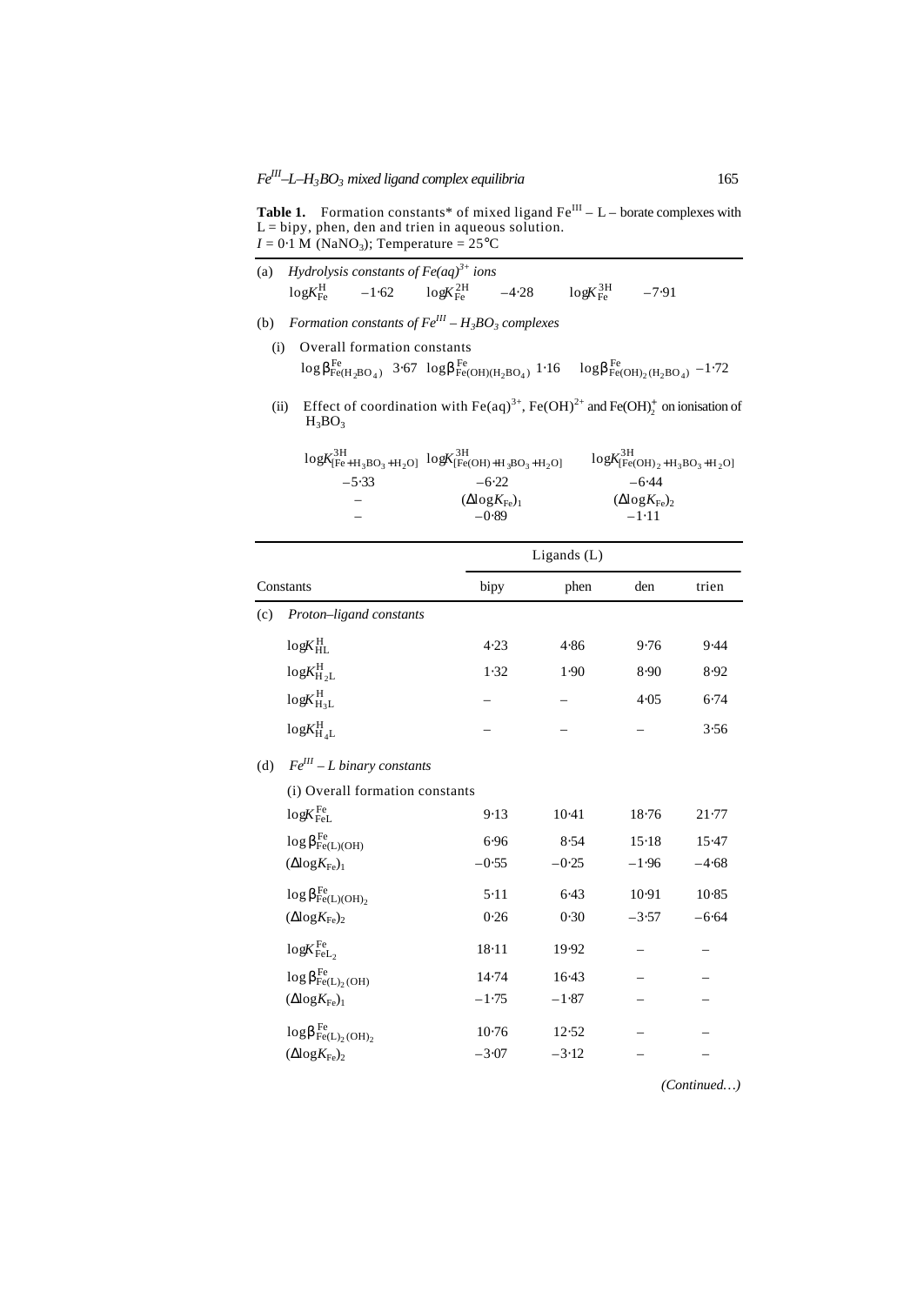|           | rabie 1.<br>(Conumea)                                                                    |         |             |         |          |  |  |  |
|-----------|------------------------------------------------------------------------------------------|---------|-------------|---------|----------|--|--|--|
|           |                                                                                          |         | Ligands (L) |         |          |  |  |  |
| Constants |                                                                                          | bipy    | phen        | den     | trien    |  |  |  |
|           | (ii) Hydrolysis constants of Fe(L)                                                       |         |             |         |          |  |  |  |
|           | $logK_{\text{Fe(I)}}^{\text{H}}$                                                         | $-2.17$ | $-1.87$     | $-3.58$ | $-6.30$  |  |  |  |
|           | $logK_{\rm Fe(L)}^{\rm 2H}$                                                              | $-4.02$ | $-3.98$     | $-7.85$ | $-10.92$ |  |  |  |
|           | $logK_{Fe(L)}^H$                                                                         | $-3.37$ | $-3.39$     |         |          |  |  |  |
|           | $logK_{\rm Fe(L)}^{2H}$                                                                  | $-7.35$ | $-7.40$     |         |          |  |  |  |
| (e)       | $Fe^{III}$ – L–H <sub>3</sub> BO <sub>3</sub> ternary constants                          |         |             |         |          |  |  |  |
|           | (i) Overall formation constants                                                          |         |             |         |          |  |  |  |
|           | $logb_{1121}$                                                                            | 14.39   | 14.78       | 21.89   | 24.52    |  |  |  |
|           | $logb_{2201}$                                                                            | 24.06   | 25.02       | 37.68   | 43.97    |  |  |  |
|           | $logb_{1221}$                                                                            | $21-28$ | 22.82       |         |          |  |  |  |
|           | $logb_{2401}$                                                                            | 36.78   | 39.91       |         |          |  |  |  |
|           | (ii) Effect of coordination with Fe(L) and Fe(L) <sub>2</sub> on ionisation of $H_3BO_3$ |         |             |         |          |  |  |  |
|           | $logK_{[Fe(L)(OH)_2 + H_3 BO_3]}^H$                                                      | 0.28    | $-0.65$     |         |          |  |  |  |
|           | $\log\!K^{\rm H}_{[2\rm Fe(L)(OH)_2+H_3BO_3]}$                                           | 4.84    | 3.16        |         |          |  |  |  |
|           | $logK_{[Fe(L)_2 + H_3 BO_3 + H_2 O]}^{3H}$                                               | $-5.83$ | $-6.10$     |         |          |  |  |  |
|           | $\log\!K_{\rm [Fe(L)+H_3BO_3+H_2O]}^{\rm 3H}$                                            |         |             | $-5.87$ | $-6.25$  |  |  |  |
|           | $\log\!K_{\rm [Fe(L)_2(OH)+H_3BO_3]}^{\rm 2H}$                                           | $-2.46$ | $-2.61$     |         |          |  |  |  |
|           | $\log\!K_{[2\text{Fe(L)}_2+\text{H}_3\text{BO}_3+\text{H}_2\text{O}]}^{\text{5H}}$       | $-8.44$ | $-8.93$     |         |          |  |  |  |
|           | $\log\!K_{[2\text{Fe(L)}+\text{H}_{3}\text{BO}_{3}+\text{H}_{2}\text{O}]}^{\text{5H}}$   |         |             | $-8.84$ | $-8.57$  |  |  |  |
|           | $\log\!K_{\rm [Fe(L)_2(OH)+H_3BO_3]}^{2H}$                                               | $-1.70$ | $-1.95$     |         |          |  |  |  |

```
Table 1. (Continued)
```
**\***Limits of error in the constants: ± (0⋅02 ∼ 0⋅05) in log scale

$$
Fe^{3+} + xH_2O \t Fe(OH)_x^{(3-x)+} + xH^+, \t (2)
$$

$$
K_{\text{Fe}}^{\text{xH}} = ([\text{Fe(OH)}_{\text{x}}][\text{H}]^{\text{x}})/[\text{Fe}], \qquad (x = 1, 2, 3). \tag{2a}
$$

The predominant Fe<sup>III</sup> species in the range  $pH \sim 2-4$ , are Fe(OH)<sup>2+</sup> and Fe(OH)<sup>+</sup><sub>2</sub>. The concentration of Fe(OH)<sub>3</sub>, is negligibly small. Although Fe<sup>III</sup> has a profound tendency to form polynuclear *m*-dioxo species, concentrations of such species in the experimental concentration range are negligible  $^{11}$ .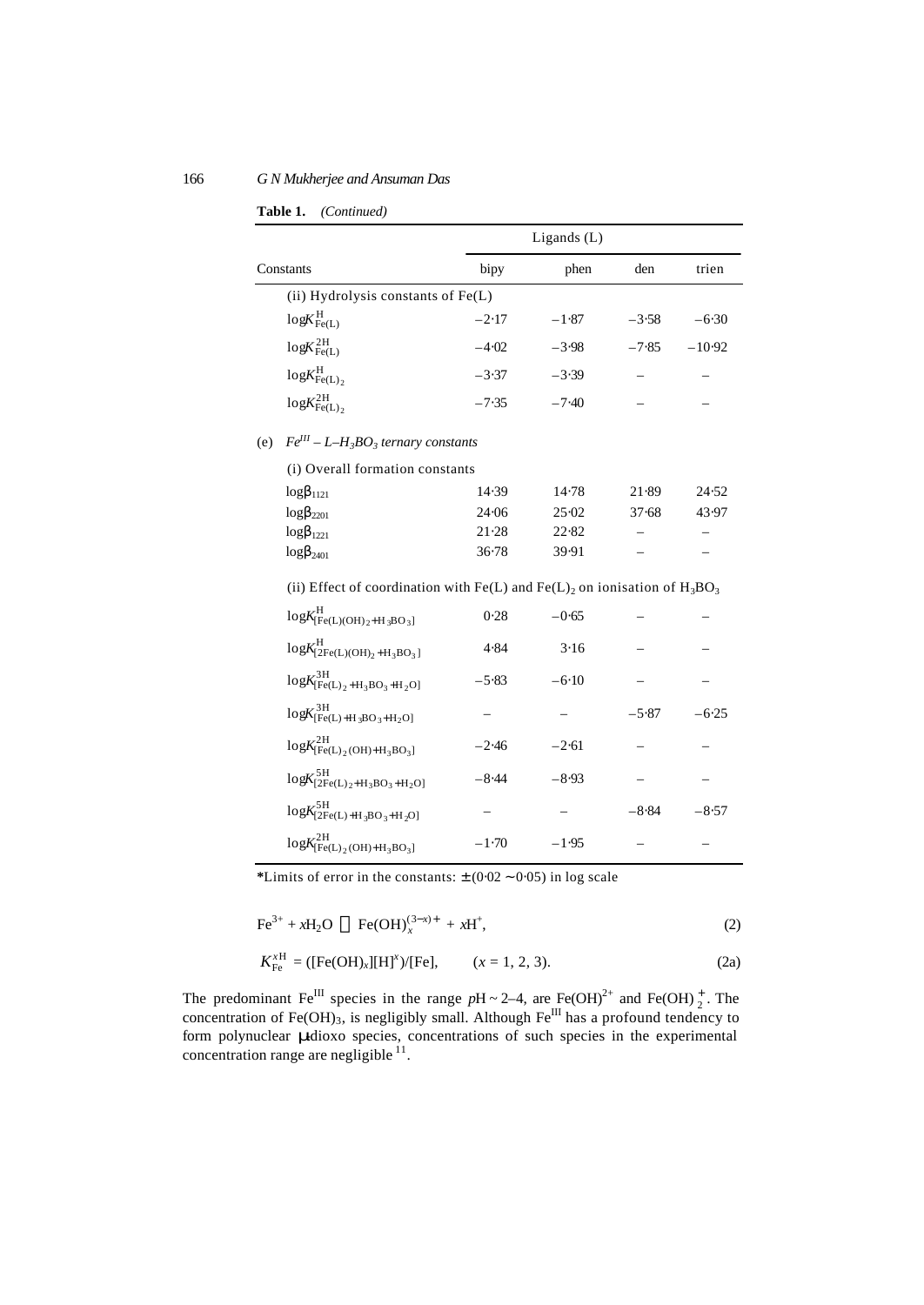## 3.3 *FeIII – H3BO3 binary equilibria*

In the presence of Fe<sup>III</sup>, the buffer region corresponding to the ionisation (1) of  $H_3BO_3$  is shifted to lower pH regions due to the formation of  $Fe(H_2BO_4)$ ,  $Fe(H_2BO_4)(OH)$ <sup>-</sup> and Fe(H<sub>2</sub>BO<sub>4</sub>)(OH)<sup>2</sup><sup>-</sup> complexes according to

$$
\text{Fe(OH)}_{x}^{(3-x)+} + \text{H}_{3}\text{BO}_{3} + \text{H}_{2}\text{O} \qquad \text{Fe(OH)}_{x}(\text{H}_{2}\text{BO}_{4})^{x-} + 3\text{H}^{+}, \ (x = 0, 1, 2). \tag{3}
$$

*pH* measurements, however, could not be extended above *pH* ≥ 4 due to commencement of precipitation, probably of electroneutral  $Fe(OH)_3$  and/or  $Fe(H_2BO_4)$ , which respectively constitute ~20% and 5% of total Fe<sup>III</sup>. Formation constants of  $[Fe(OH)_x(H_2BO_4)]^x$ complexes may be defined according to

$$
\text{Fe}^{3+} + \text{B(OH)}_{4}^{-} + x\text{H}_{2}\text{O} \qquad \text{Fe(OH)}_{x}(\text{H}_{2}\text{BO}_{4})^{x-} + (2+x)\text{H}^{+}, \tag{4}
$$

$$
\mathbf{b}_{Fe(OH)_x(H_2BO_4)}^{Fe} = ([Fe(OH)_x(H_2BO_4)][H]^{(2+x)})/([Fe][B(OH)_4]). \tag{4a}
$$

**<sup>Fe</sup>(OH)<sub>x</sub>(H<sub>2</sub>BO<sub>4</sub>) values may be obtained as computer output<sup>4</sup>, from which the equilibrium** constants of the reactions  $(3)$  may be calculated using

$$
\log K_{\text{[Fe(OH)}_x + \text{H}_3 \text{BO}_3]}^{\text{HH}} = \log \mathbf{b}_{\text{Fe(OH)}_x(\text{H}_2 \text{BO}_4)}^{\text{Fe}} + \log K_{\text{H}_3 \text{BO}_3}^{\text{H}} + \log K_{\text{Fe}}^{\text{xH}}.
$$
 (3a)

Speciation curves of  $\text{Fe}^{\text{III}}\text{-H}_3\text{BO}_3$  system also indicate the formation of the  $[Fe(OH)_x(H_2BO_4)]^{x-}$  complexes according to the reproportionation equilibria,

$$
Fe(OH)x(3-x)+ + Fe(H2BO4) \t Fe(OH)x(H2BO4)x- + Fe3+,
$$
 (5)

for which the  $(\Delta$ log $K_{Fe})_x$  values  $^{12}$  may be calculated using

$$
(\Delta \log K_{\rm Fe})_x = \log \mathbf{b}_{\rm Fe(OH)_x(H_2BO_4)}^{\rm Fe} - \log \mathbf{b}_{\rm Fe(H_2BO_4)}^{\rm Fe} - \log K_{\rm Fe}^{xH}.
$$
 (5a)

Predominant Fe<sup>III</sup> species in this system are Fe(OH)<sup>2+</sup>, Fe(OH)<sub>2</sub><sup>+</sup> and Fe(OH)<sub>2</sub>(H<sub>2</sub>BO<sub>4</sub>)<sup>2-</sup>. Percentages of Fe $(H_2BO_4)$  and Fe $(OH)(H_2BO_4)$ <sup>-</sup> are very small in the entire pH range studied. Negative values of  $(\Delta log K_{Fe})_x$  (table 1) indicate much less relevance of the reproportionation equilibria (5) as compared to that of equilibria (4).

### 3.4  $Fe^{III}$  $-(L^1/L^2)$  binary equilibria ( $L^1$  = bipy, phen;  $L^2$  = den, trien)

Predominant  $\text{Fe}^{\text{III}}$  species at lower pH (~2) values in  $\text{Fe}^{\text{III}} - L^1 - H_3BO_3$  systems are Fe(L<sup>1</sup>)(aq)<sup>3+</sup>, which with rise of pH undergo hydrolysis to produce  $Fe(L^1)(OH)^{(3-x)+}_{x}$ according to

$$
\text{Fe}(L^1)^{3+} + x\text{H}_2\text{O} \qquad \text{Fe}(L^1)(\text{OH})_x^{(3-x)+} + x\text{H}^+, \tag{6}
$$

$$
K_{\text{Fe}(L^{1})}^{\text{xH}} = (\text{[Fe}(L^{1})(OH)_{x}][H]^{x}) / \text{[Fe}(L^{1})], \qquad (x = 1, 2, 3). \tag{6a}
$$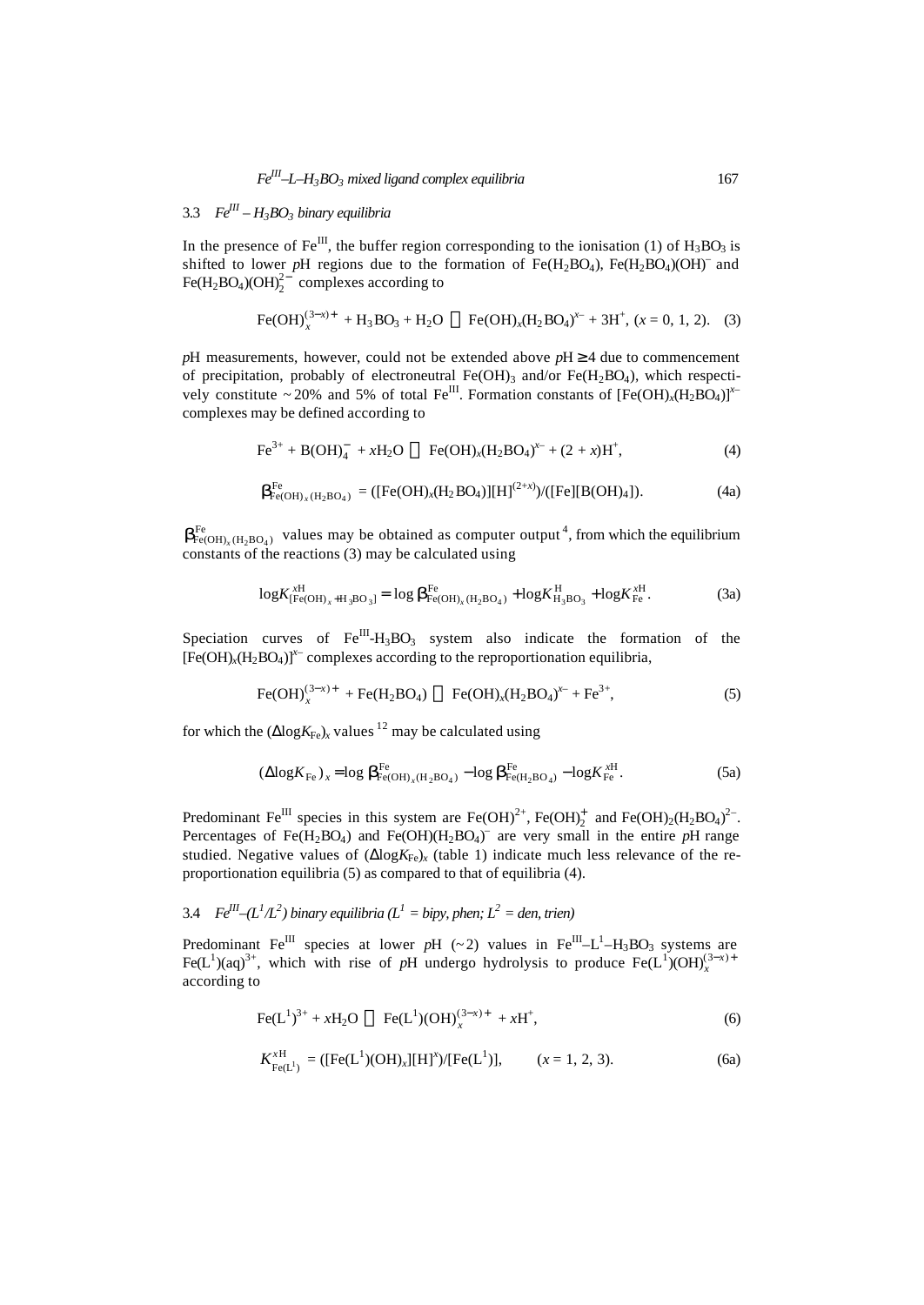The overall formation constants  $(\mathbf{b}_{\text{Fe(L}^1)(OH)_x}^{\text{Fe}})$  of these ternary hydroxo complexes, Fe(L<sup>1</sup>)(OH)<sup>(3-x)+</sup>, defined according to

$$
\text{Fe}^{3+} + \text{L}^1 + x\text{H}_2\text{O} \qquad \text{Fe}(\text{L}^1)(\text{OH})_x^{(3-x)+} + x\text{H}^+, \tag{7}
$$

$$
\boldsymbol{b}_{\mathrm{Fe}(L^{1})(OH)_{x}}^{\mathrm{Fe}} = ([\mathrm{Fe}(L^{1})(OH)_{x}][H]^{x})/([\mathrm{Fe}][L^{1}]), \tag{7a}
$$

may be obtained as computer output<sup>4</sup>, from which the hydrolysis constants,  $K_{\text{E-CL}}^{\text{XH}}$ ,  $K_{\text{Fe}(L^1)}^{xH}$ , may be calculated using the relations

$$
\log K_{\text{Fe}(L^1)}^{\text{xH}} = \log \mathbf{b}_{\text{Fe}(L^1)(OH)_x}^{\text{Fe}} - \log K_{\text{Fe}(L^1)}^{\text{Fe}}, \tag{7b}
$$

where  $K_{\text{Fe}(L^1)}^{\text{Fe}}$  is the stability constant of the binary  $\text{Fe}(L^1)$  complex, defined according to

$$
\text{Fe}^{3+} + \text{L}^1 \qquad \text{Fe}(\text{L}^1)^{3+}, \tag{8}
$$

$$
K_{\text{Fe}(L^1)}^{\text{Fe}} = [\text{Fe}L^1]/([\text{Fe}][L^1]). \tag{8a}
$$

In the range pH 2–4, the ligands  $L^2$  (den and trien) exist in their protonated  $(L^2H_y^{\gamma+})$ forms ( $y = 1, 2, 3, 4$ ). 1:1 binary Fe( $L^2$ )(aq)<sup>3+</sup> complexes are formed according to

$$
Fe(aq)^{3+} + L^2H_y^{y+} \qquad Fe(L^2)(aq)^{3+} + yH^+, \tag{9}
$$

$$
K_{\text{Fe}(L^2)}^{\text{Fe}} = \text{[FeL}^2\text{]/}(\text{[Fe][L}^2\text{]).} \tag{9a}
$$

Speciation curves of these systems also indicate reproportionation equilibria of the type (5), for which the  $(\Delta \log K_{Fe})_x$ ,  $(x=1, 2)$  values corresponding to Fe(OH)<sub>x</sub>(L)<sup>(3-x)+</sup> complexes may be calculated using relations of the type (5a) substituting  $K_{\text{Fe(L)}}^{\text{Fe}}$  (L = L<sup>1</sup>, L<sup>2</sup>) for  $\mathbf{b}_{Fe(H_2BO_4)}^{\text{Fe}}$ . While the  $(\Delta log K_{Fe})_x$  values for Fe(OH)<sub>x</sub>(H<sub>2</sub>BO<sub>4</sub>)<sup>x–</sup> are more negative than the statistical values <sup>12</sup>, those of Fe(OH)<sub>x</sub>(L<sup>1</sup>)<sup>(3-x)+</sup> are found to be less negative than the statistical values or even positive (table 1). Since both OH<sup>–</sup> and  $H_2BO_4^{3-}$  are '*s*-basic only' ligands, whereas, L<sup>1</sup> are 's basic and **p**acidic' ligands, formation of ternary Fe(OH)<sub>x</sub>(H<sub>2</sub>BO<sub>4</sub>)<sup>x-</sup> complexes are disfavoured due to electronic repulsion arising from  $(H_2BO_4) \to Fe \leftarrow OH$  **s**-bonding, whereas, the formation of  $Fe(OH)_x(L^1)^{(3-x)+}$  complexes are favoured due to  $(L^1) \leftarrow$  Fe **p**back bonding, which lowers electron–electron repulsion arising from  $L^1 \rightarrow Fe \leftarrow OH$  **s**bonding and strengthens the  $L^1$ -Fe bonds by synergistic effect. ( $\Delta$ log $K_{Fe}$ )<sub>x</sub> values (table 1) indicate slightly higher **p**acidity of phen over bipy in these complexes.

The difference between the hydrolysis constants of the uncomplexed  $Fe(aq)^{3+}$  ion and that of the complexed Fe(L)(aq)<sup>3+</sup> ions  $(K_{Fe}^{xH}$  and  $K_{Fe(L)}^{xH}$  respectively) on the log scale (table 1) gives a measure of the difference in the acidity of coordinated  $H_2O$  in free and complexed Fe<sup>III</sup> ions and also the relative strengths of the  $L \rightarrow Fe^{III}(\mathbf{S})$ - and  $L \leftarrow Fe^{III}(\mathbf{p})$ bonds in these F<sub>e</sub>(L)(OH)<sup>(3-*x*)+</sup> complexes. It is observed that coordination of '*s*-basic only' ligands  $(L^2)$ , viz., den  $(N_3-**5**)$  and trien  $(N_4-**5**)$  to Fe<sup>III</sup> lowers the acidity of the coordinated H<sub>2</sub>O. On the other hand, in the coordination of 's basic and **p**acidic' ligands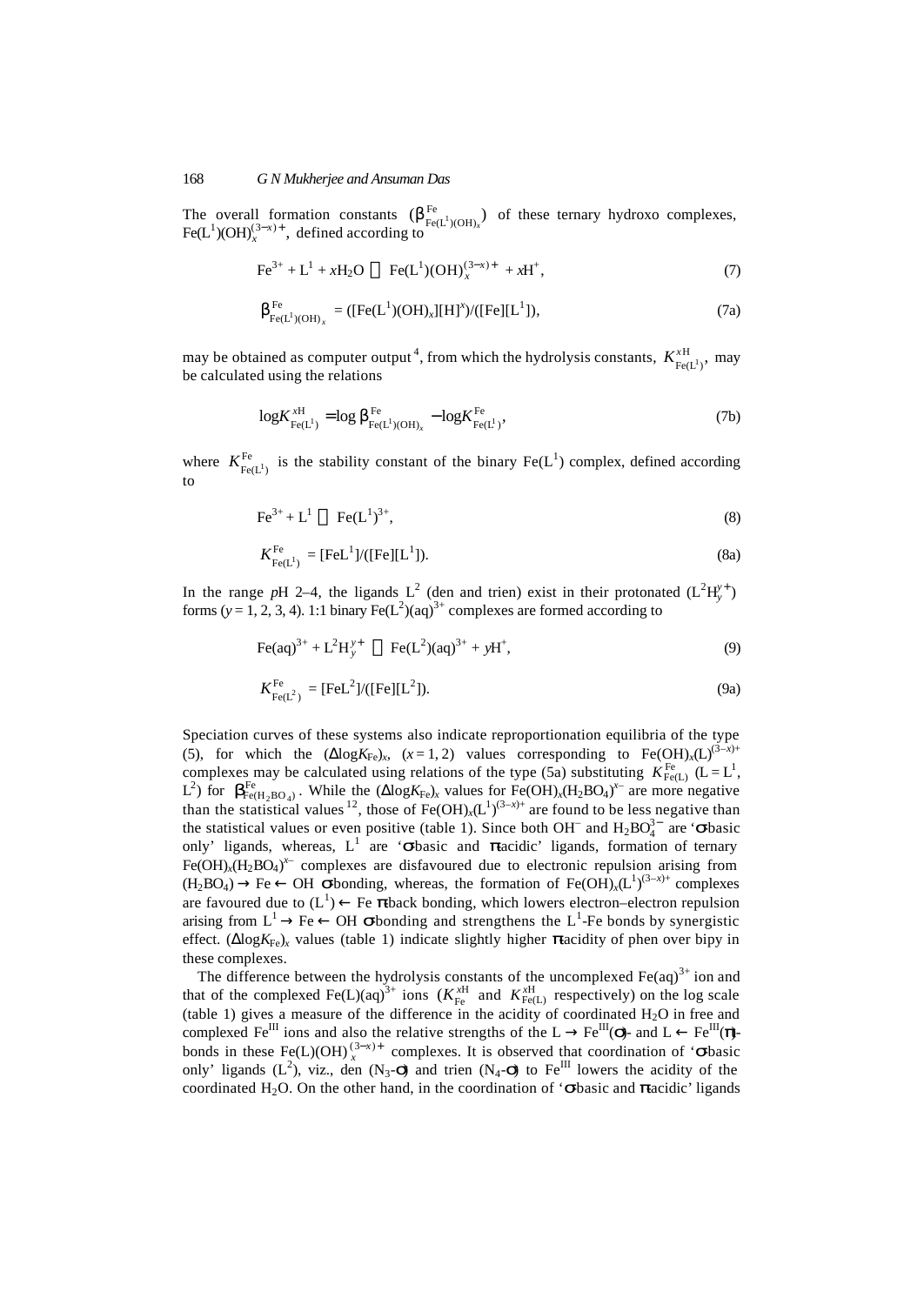$(L<sup>1</sup>)$ , viz., bipy, phen  $(N_2 \cdot s \mathbf{p})$  and  $(bipy)_2$  and  $(phen)_2$   $(N_4 \cdot s \mathbf{p})$ , although the acidity of the coordinated H<sub>2</sub>O tend to increase, their '**p**acidic effects' cannot outweight their ' $\mathbf{s}$ basic effects'. As a result, acidity of the  $H_2O$  ligands coordinated to  $Fe^{III}$ -L complexes are in the order: Fe(aq)<sup>3+</sup> > Fe (N<sub>4</sub>-**s**,  $\vec{p}$ (aq)<sup>3+</sup> > Fe(N<sub>2</sub>-**s**,  $\vec{p}$ (aq)<sup>3+</sup> Fe(N<sub>3</sub>-**s**)(aq)<sup>3+</sup> > Fe(N<sub>4</sub>- $\mathbf{s}$ (aq)<sup>3+</sup>.

## 3.5 *FeIII – L–H3BO3 general equilibria*

Complex formation equilibria of  $Fe^{III}$  with  $H_3BO_3$  in the presence of another ligand, L, in aqueous solution may be described according to the general equilibria (10):

$$
p\text{Fe}^{3+} + q\text{L} + r\text{B}(\text{OH})_{4}^{-} \qquad \text{[Fe}_{p}(\text{L})_{q}(\text{H}_{s}\text{BO}_{4})_{r}\text{]}^{(3p+r s-5r)+} + r(4-s)\text{H}^{+}, \tag{10}
$$

$$
\mathbf{D}_{pqsr} = ([\text{Fe}_p(\text{L})_q(\text{H}_s\text{BO}_4)_{r}^{(3p+rs-5r)} + [[\text{H}^+]^{\text{r}(4-s)}) / ([\text{Fe}^{3+}]^p[\text{L}]^q[\text{B}(\text{OH})_4^-]^r), \quad (10a)
$$

where *p*, *q* and *r* are stoichiometric numbers of Fe<sup>3+</sup>, ligand L and BO<sub>4</sub><sup>5–</sup> group and *s* is the number of  $H^+$  ions bound to the  $BO_4^{5-}$  groups in the formula of the complex. The borate ion,  $B(OH)<sub>4</sub>$  is derived from the ionisation (1) of  $H<sub>3</sub>BO<sub>3</sub>$ , in aqueous solution. **<sub>***pqsr***</sub> may be obtained as computer output<sup>4</sup> along with the species distribution data for** elucidation of the complex formation equiibria.

## 3.6  $Fe^{III} - L^1$  –  $H_3BO_3$  ternary equilibria ( $L^1 =$  bipy, phen)

In both 1:1:1 and 2:2:1 Fe<sup>III</sup>: L<sup>1</sup>: H<sub>3</sub>BO<sub>3</sub> systems, the concentrations of the Fe(L<sup>1</sup>)<sup>3+</sup> species are small from the very beginning of the reactions  $(pH \sim 2)$ , in which Fe(L<sup>1</sup>)(OH)<sup>2+</sup> and Fe(L<sup>1</sup>)(OH)<sub>2</sub><sup>+</sup> are the predominant Fe<sup>III</sup> species. The mixed ligand Fe<sup>III</sup>borate complexes,  $Fe(L^1)((H_2BO_4)$  and  $(L^1)Fe(BO_4)Fe(L^1)^+$  are formed according to the following equilibria at *p*H values above 2⋅5.

$$
Fe(L1)(OH)2+ + H3BO3 \t [(L1)Fe(H2BO4)] + H+ + H2O,
$$
\t(11)

$$
Fe(L^{1})(OH)_{2}^{+} + H_{3}BO_{3} + Fe(L^{2})^{3+} \qquad [(L^{1})Fe(BO_{4})Fe(L^{1})]^{+} + 3H^{+} + H_{2}O, \quad (12)
$$

$$
2Fe(L^{1})(OH)^{+}_{2} + H_{3}BO_{3} \qquad [(L^{1})Fe(BO_{4})Fe(L^{1})]^{+} + H^{+} + 3H_{2}O, \tag{13}
$$

$$
\text{Fe}(L^1)(OH)^{2+} + H_3BO_3 + \text{Fe}(L^2)^{3+} \qquad [(L^1)\text{Fe}(BO_4)\text{Fe}(L^1)]^+ + 4H^+. \tag{14}
$$

Binuclear  $[(L^1)Fe(BO_4)Fe(L^1)]^+$  complexes are formed from the very beginning of the reactions and represent the most predominant  $\text{Fe}^{\text{III}}$  species in the 2:2:1  $\text{Fe}^{\text{III}}$ :  $\text{L}^1$ :  $\text{H}_3\text{BO}_3$ systems. The overall formation constants, **<sub>121</sub> and**  $**b**$ **<sub>201</sub>, of**  $[(L^1)Fe(H_2BO_4)]$  **and**  $[(L^1)Fe(BO_4)Fe(L^1)]^+$  complexes, defined as below,

$$
\mathbf{b}_{121} = ([Fe(L1)(H2BO4)][H]2)/([Fe][L1][B(OH)4]),
$$
\n(15)

$$
\mathbf{b}_{201} = ([\text{Fe}_2(\text{L}^1)_2(\text{BO}_4)][\text{H}]^4)/([\text{Fe}]^2[\text{L}^1]^2[\text{B}(\text{OH})_4]),\tag{16}
$$

may be obtained as computer output  $4$  along with the speciation data of these complexes.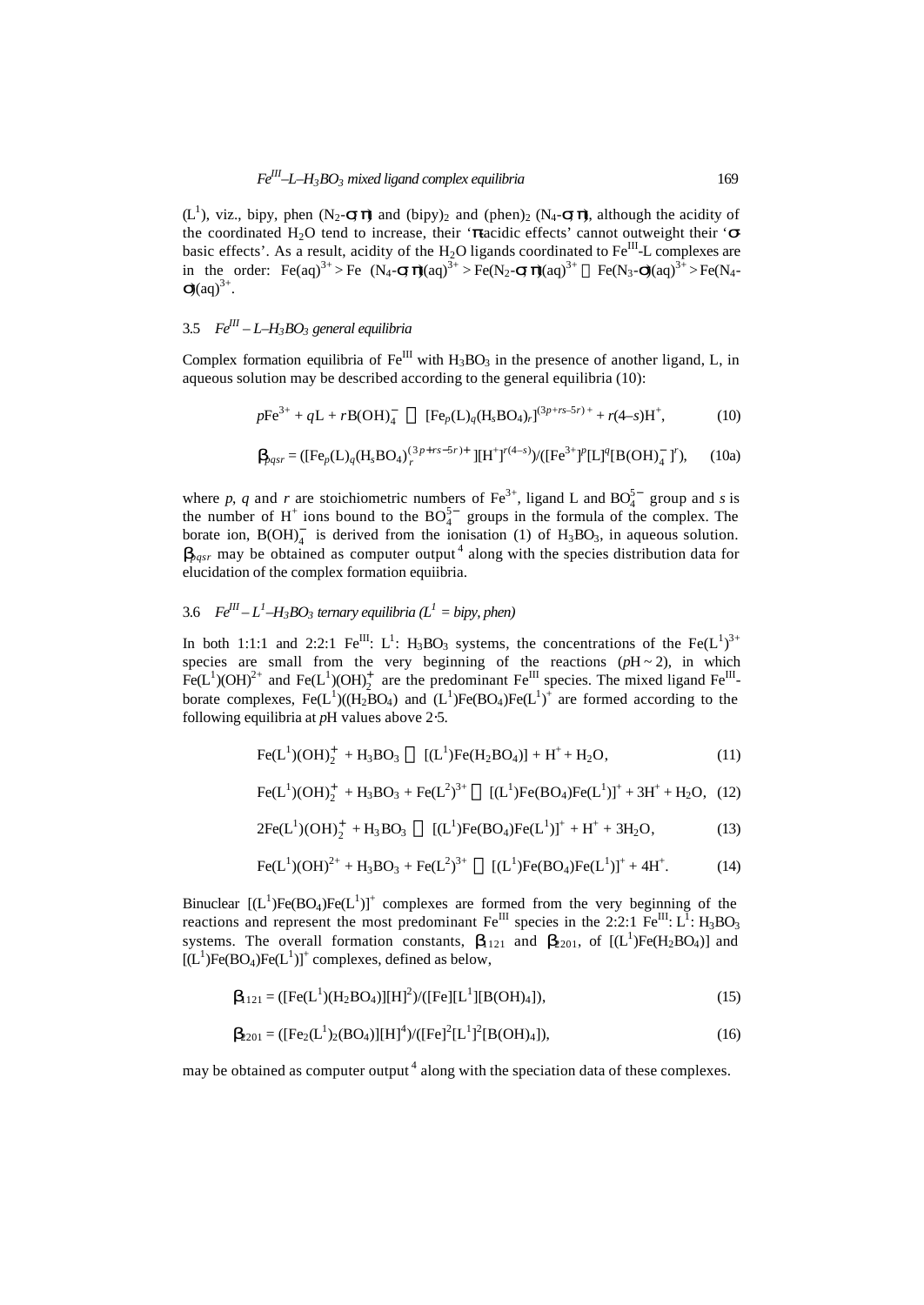

**Figure 1.** Speciation curves for  $Fe^{III}$  - bipy- $H_3BO_3$  systems.  $Fe^{III}$ : bipy:  $H_3BO_3 = (a) 1: 2:1$  and (b) 2:4:1; (1)  $H_3BO_3$ , (2)  $Fe(bipy)_2^3$ , (3)  $Fe(bipy)_2(OH)^{2+}$ , (4)  $\text{Fe(bipy)}_{2}(\text{OH})_{2}^{+}$ , (5)  $\text{Fe(bipy)}_{2}(\text{H}_{2}\text{BO}_{4})$ , (6)  $\text{Fe}_{2}(\text{bipy})_{4}(\text{BO}_{4})^{+}$ .

In the 1:2:1 and 2:4:1  $Fe^{III}$ :  $L^1$ : H<sub>3</sub>BO<sub>3</sub> systems (figure 1) the predominant  $Fe^{III}$  species at the beginning  $(pH \sim 2)$  are Fe( $L^{1}$ )<sub>2</sub><sup>3+</sup>, (~95%) and Fe( $L^{1}$ )<sub>2</sub>(OH)<sup>2+</sup>, (≈5%). The dihydroxo complexes,  $Fe(L^1)_2(OH)_2^+$ , appear at  $pH \sim 3$  and their concentrations hardly exceed  $\approx 10\%$  at the end of the reactions ( $pH \sim 4.5$ ). The major mixed ligand Fe<sup>III</sup>-borate complexes that constitute about 90% of  $Fe^{III}$  and  $pH \ge 4$  in the 1:2:1  $Fe^{III}$ : L<sup>1</sup>: H<sub>3</sub>BO<sub>3</sub> systems are  $Fe(L^{1})_{2}(H_{2}BO_{4})$ , formed mostly according to (17) and at least to some extent according to (18):

$$
Fe(L^{1})_{2}^{3+} + H_{3}BO_{3} + H_{2}O \qquad [(L^{1})_{2}Fe(H_{2}BO_{4})] + 3H^{+}, \qquad (17)
$$

$$
Fe(L^{1})_{2}(OH)^{2+} + H_{3}BO_{3} \qquad [(L^{1})_{2}Fe(H_{2}BO_{4})] + 2H^{+}.
$$
 (18)

Concentrations of the binuclear  $[(L^1)_2 \text{Fe}(B_4) \text{Fe}(L^1)_2]^+$  complexes, however, hardly exceed ~ 5% in the 1:2:1 Fe<sup>III</sup>: L<sup>1</sup>: H<sub>3</sub>BO<sub>3</sub> systems. However, in the 2:4:1 Fe<sup>III</sup>:L<sup>1</sup>: H<sub>3</sub>BO<sub>3</sub> systems, the mononuclear  $[(L^1)_2Fe(H_2BO_4)]$  complexes appear to be minor species where the binuclear  $[(L^1)_2 \text{Fe}(BO_4)\text{Fe}[(L^1)_2]^+$  complexes are formed mainly according to (19) and only slightly according to (20) and (21) at  $pH \geq 4$ :

$$
2Fe(L^{1})_{2}^{3+} + H_{3}BO_{3} + H_{2}O \qquad [(L^{1})_{2}Fe(BO_{4})Fe(L^{1})_{2}]^{+} + 5H^{+},
$$
 (19)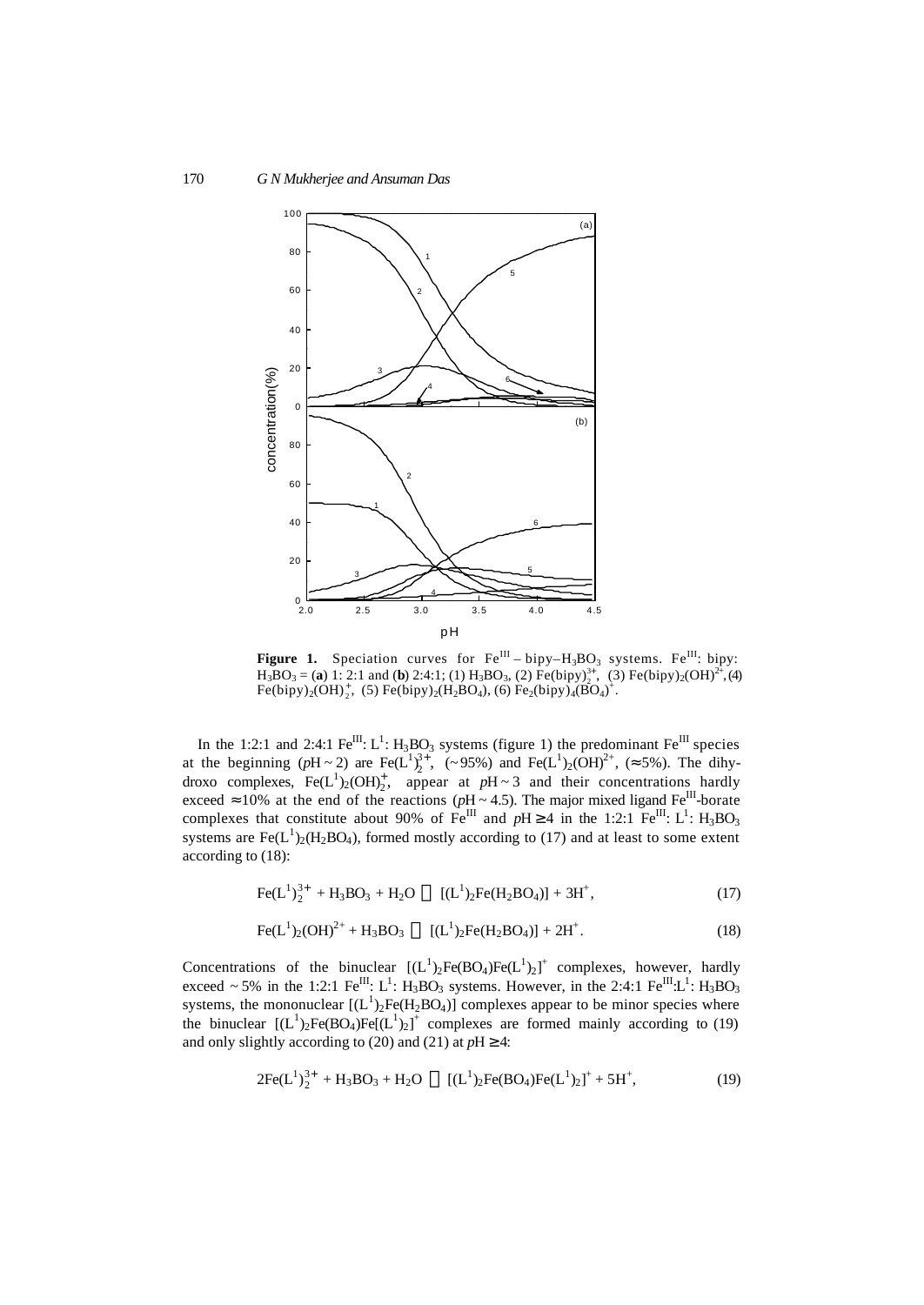$$
Fe^{III} - L - H_3 BO_3 \, mixed \, ligand \, complex \, equilibrium \, equation \, (171)
$$

$$
\text{Fe}(L^1)_2^{3+} + \text{H}_3\text{BO}_3 + \text{Fe}(L^1)_2\text{(OH)}^{2+} \qquad \text{[(L^1)_2\text{Fe}(BO_4)\text{Fe}(L^1)_2]^+} + 4\text{H}^+, \qquad (20)
$$

$$
2\text{Fe}(L^{1})_{2}(OH)^{2+} + H_{3}BO_{3} \qquad [(L^{1})_{2}\text{Fe}(BO_{4})\text{Fe}(L^{1})_{2}]^{+} + 3H^{+} + H_{2}O. \tag{21}
$$

Overall formation constants of  $[(L^1)_2Fe(H_2BO_4)]$  and  $[(L^1)_2Fe(BO_4)Fe(L^1)_2]^+$  complexes, defined according to (22) and (23) respectively,

$$
\mathbf{b}_{1221} = ([Fe(L^1)_2(H_2BO_4)][H]^2) / ([Fe][L^1]^2[B(OH)_4]), \tag{22}
$$

$$
\mathbf{b}_{401} = ([Fe_2(L^1)_4(BO_4)][H]^4)/([Fe]^2[L^1]^4[B(OH)_4]), \tag{23}
$$

are obtained as computer output<sup>4</sup> along with the speciation data of the complexes. Using computer-refined values of  $\mathbf{b}_{qgr}$ , the equilibrium constants of the complex formation reactions (11)–(14) and (17)–(21) may be calculated with the aid of the relations (11a)– (14a) and (17a)–(21a):

$$
\log K_{[Fe(L^{1})(OH)_{2}+H_{3}BO_{3}]}^{H} = \log b_{1121} + \log K_{H_{3}BO_{3}}^{H} - \log b_{Fe(L^{1})(OH)_{2}}^{Fe},
$$
\n(11a)

$$
\log K_{\text{[Fe(L^1)+Fe(L^1)(OH)_2}+H_3BO_3]}^{\text{3H}} = \log \mathbf{b}_{2201} + \log K_{H_3BO_3}^{\text{H}} - \log K_{\text{Fe(L}^1)}^{\text{Fe}} \tag{12a}
$$
\n
$$
- \log \mathbf{b}_{\text{Fe(L^1)(OH)_2}}^{\text{Fe}},
$$

$$
\log K_{[2Fe(L^{1})(OH)_{2}+H_{3}BO_{3}]}^{H} = \log b_{2201} + \log K_{H_{3}BO_{3}}^{H} - 2\log b_{Fe(L^{1})(OH)_{2}}^{Fe},
$$
 (13a)

$$
\log K_{\text{[Fe(L^1)} + \text{Fe(L^1)})(OH) + H_3BO_3]}^{\text{4H}} = \log \mathbf{b}_{2201} + \log K_{H_3BO_3}^{\text{H}} - \log K_{\text{Fe(L}^1)}^{\text{Fe}} \tag{14a}
$$
\n
$$
- \log \mathbf{b}_{\text{Fe(L}^1)(OH)}^{\text{Fe}}.
$$

$$
\log K_{\text{[Fe(L}^1)_2 + \text{H}_3 \text{BO}_3 + \text{H}_2 \text{O}]}^{\text{3H}} = \log b_{1221} + \log K_{\text{H}_3 \text{BO}_3}^{\text{H}} - \log b_{\text{Fe(L}^1)_2}^{\text{Fe}}, \tag{17a}
$$

$$
\log K_{\text{[Fe(L}^1)_2(OH)+H_3BO_3]}^{2H} = \log b_{1221} + \log K_{H_3BO_3}^H - \log b_{\text{Fe(L}^1)_2(OH)}^{\text{Fe}},\tag{18a}
$$

$$
\log K_{[2Fe(L^1)_2+H_3BO_3+H_2O]}^{5H} = \log b_{2401} + \log K_{H_3BO_3}^{H} - 2\log b_{Fe(L^1)_2}^{Fe},
$$
\n(19a)

$$
\log K_{[\text{Fe}(L_{22} + \text{Fe}(L_{22} + \text{Fe}(L_{22} + \text{Fe}(L_{22} + \text{Fe}(L_{22} + \text{Fe}(L_{22} + \text{Fe}(L_{22} + \text{Fe}(L_{22} + \text{Fe}(L_{22} + \text{Fe}(L_{22} + \text{Fe}(L_{22} + \text{Fe}(L_{22} + \text{Fe}(L_{22} + \text{Fe}(L_{22} + \text{Fe}(L_{22} + \text{Fe}(L_{22} + \text{Fe}(L_{22} + \text{Fe}(L_{22} + \text{Fe}(L_{22} + \text{Fe}(L_{22} + \text{Fe}(L_{22} + \text{Fe}(L_{22} + \text{Fe}(L_{22} + \text{Fe}(L_{22} + \text{Fe}(L_{22} + \text{Fe}(L_{22} + \text{Fe}(L_{22} + \text{Fe}(L_{22} + \text{Fe}(L_{22} + \text{Fe}(L_{22} + \text{Fe}(L_{22} + \text{Fe}(L_{22} + \text{Fe}(L_{22} + \text{Fe}(L_{22} + \text{Fe}(L_{22} + \text{Fe}(L_{22} + \text{Fe}(L_{22} + \text{Fe}(L_{22} + \text{Fe}(L_{22} + \text{Fe}(L_{22} + \text{Fe}(L_{22} + \text{Fe}(L_{22} + \text{Fe}(L_{22} + \text{Fe}(L_{22} + \text{Fe}(L_{22} + \text{Fe}(L_{22} + \text{Fe}(L_{22} + \text{Fe}(L_{22} + \text{Fe}(L_{22} + \text{Fe}(L_{22} + \text{Fe}(L_{22} + \text{Fe}(L_{22} + \text{Fe}(L_{22} + \text{Fe}(L_{22} + \text{Fe}(L_{22} + \text{Fe}(L_{22} + \text{Fe}(L_{22} + \text{Fe}(L_{22} + \text{Fe}(L_{22} + \text{Fe}(L_{22} + \text{Fe}(L_{22} + \text{Fe}(L_{22} + \text{Fe}(L_{22} + \text{Fe}(L_{22} + \text{Fe}(L_{22} + \text{Fe}(L_{22} + \text{Fe}(L_{22} + \text{Fe}(L_{22} + \text{Fe}(L_{2
$$

$$
\log K_{[2Fe(L^{1})_{2}(OH)+H_{3}BO_{3}]}^{3H} = \log b_{2401} + \log K_{H_{3}BO_{3}}^{H} - 2\log b_{Fe(L^{1})_{2}(OH)}^{Fe}.
$$
 (21a)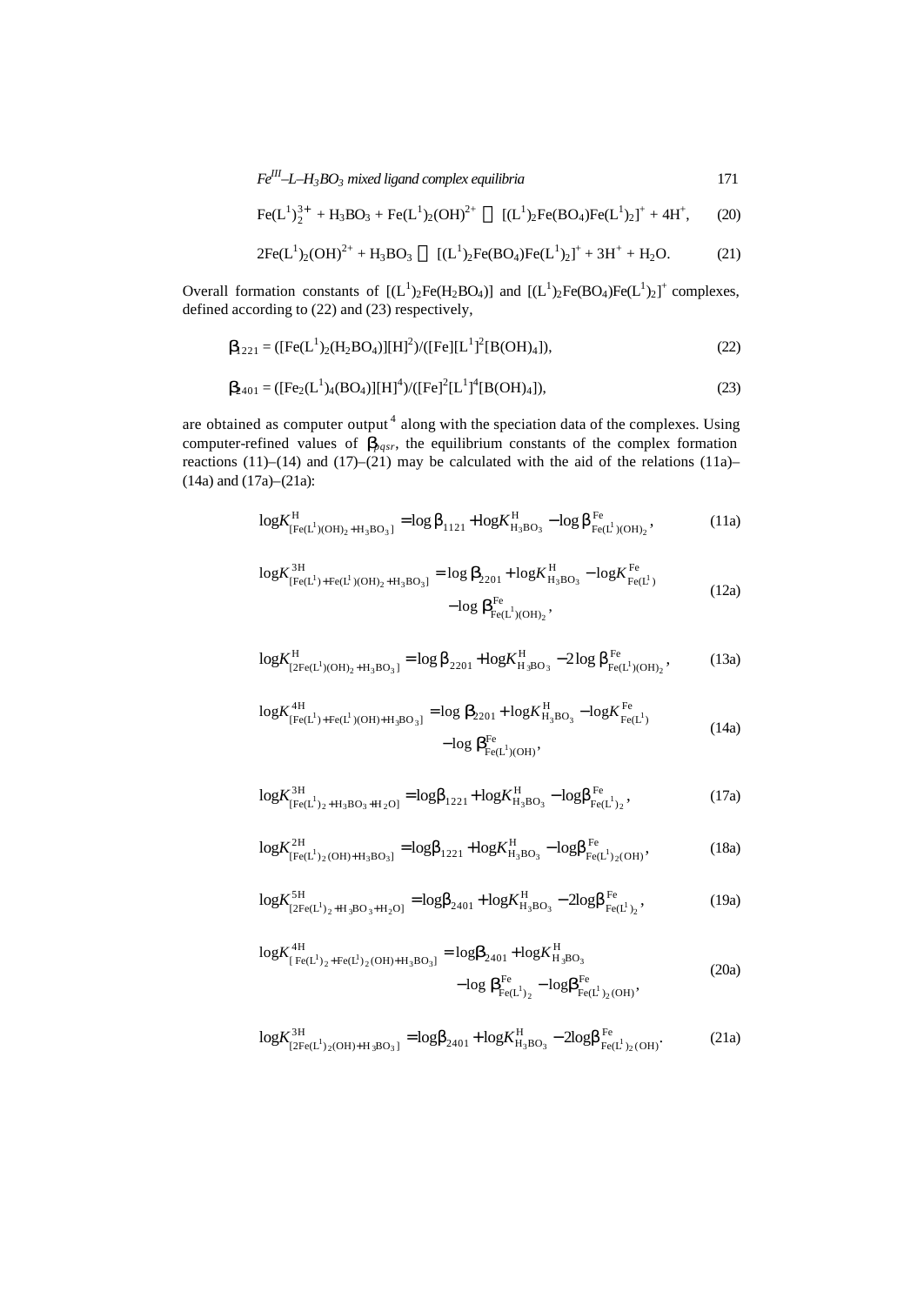## 3.7 *FeIII – L<sup>2</sup> –H3BO3 ternary equilibria (L<sup>2</sup> = den, trien)*

Binary (1:1) Fe<sup>III</sup>: L<sup>2</sup> complexes are formed in both in the 1:1:1 and 2:2:1 Fe<sup>III</sup>: L<sup>2</sup>: H<sub>3</sub>BO<sub>3</sub> systems from the very start of the reactions ( $pH \le 2$ ) according to (9). Concentrations of Fe(H<sub>2</sub>BO<sub>4</sub>), Fe(OH)(H<sub>2</sub>BO<sub>4</sub>)<sup>-</sup> and Fe(OH)<sub>2</sub>(H<sub>2</sub>BO<sub>4</sub>)<sup>2-</sup>, Fe(OH)(L<sup>2</sup>)<sup>2+</sup> and Fe(OH)<sub>2</sub>(L<sup>2</sup>)<sup>+</sup> are found to be negligible. The dominant  $Fe^{III}$  species at the early stages of the reactions in these systems are Fe( $L^2$ )(aq)<sup>3+</sup>, Fe(OH)(aq)<sup>2+</sup> and Fe(OH)<sub>2</sub>(aq)<sup>+</sup>. Therefore, ionisation of  $H_3BO_3$  at lower *p*H (2–3.5) values in the presence of Fe<sup>III</sup> and L<sup>2</sup> ligands is obviously due to the formation of mixed ligand  $\text{Fe}^{\text{III}} - \text{L}^2 - \text{H}_3 \text{BO}_3$  complexes according to the following equilibria as the speciation curves (figure 2) imply.

$$
Fe(OH)2+ + L2Hy++ + H3BO3 \t[Fe(L2)(H2BO4)] + (y + 1)H+ + H2O, \t(24)
$$

$$
Fe(L^{2})^{3+} + H_{3}BO_{3} + H_{2}O \qquad [Fe(L^{2}) (H_{2}BO_{4})] + 3H^{+}, \qquad (25)
$$

$$
2\text{Fe}(L^2)^{3+} + H_3BO_3 + H_2O \qquad [(L^2)\text{Fe}(BO_4)\text{Fe}(L^2)]^+ + 5H^+, \tag{26}
$$



**Figure 2.** Speciation curves for  $Fe^{III}$  – trien– $H_3BO_3$  system:  $Fe^{III}$ : trien:  $H_3BO_3 = (a)$ 1:1:1 and (b) 2:2:1; (1) H<sub>3</sub>BO<sub>3</sub>, (2) trienH<sup>4+</sup><sub>4</sub>, (3) trienH<sub>3</sub><sup>+</sup><sub>3</sub>, (4) Fe(OH)<sup>2+</sup>, (5) Fe(OH)<sup>+</sup>, (6) Fe(OH)<sub>3</sub>, (7) Fe(trien)<sup>3+</sup>, (8) Fe(trien)(OH)<sup>2+</sup>, (9) Fe(trien)(OH)<sup>+</sup><sub>2</sub>, (10) Fe(H<sub>2</sub>BO<sub>4</sub>), (11) Fe(H<sub>2</sub>BO<sub>4</sub>)(OH)<sup>-</sup>, (12) Fe(H<sub>2</sub>BO<sub>4</sub>)(OH)<sup>2</sup><sub>2</sub>, (13) Fe(trien)(H<sub>2</sub>BO<sub>4</sub>),  $(14) \text{ Fe}_2 (\text{trien})_2 (\text{BO}_4)^+$ .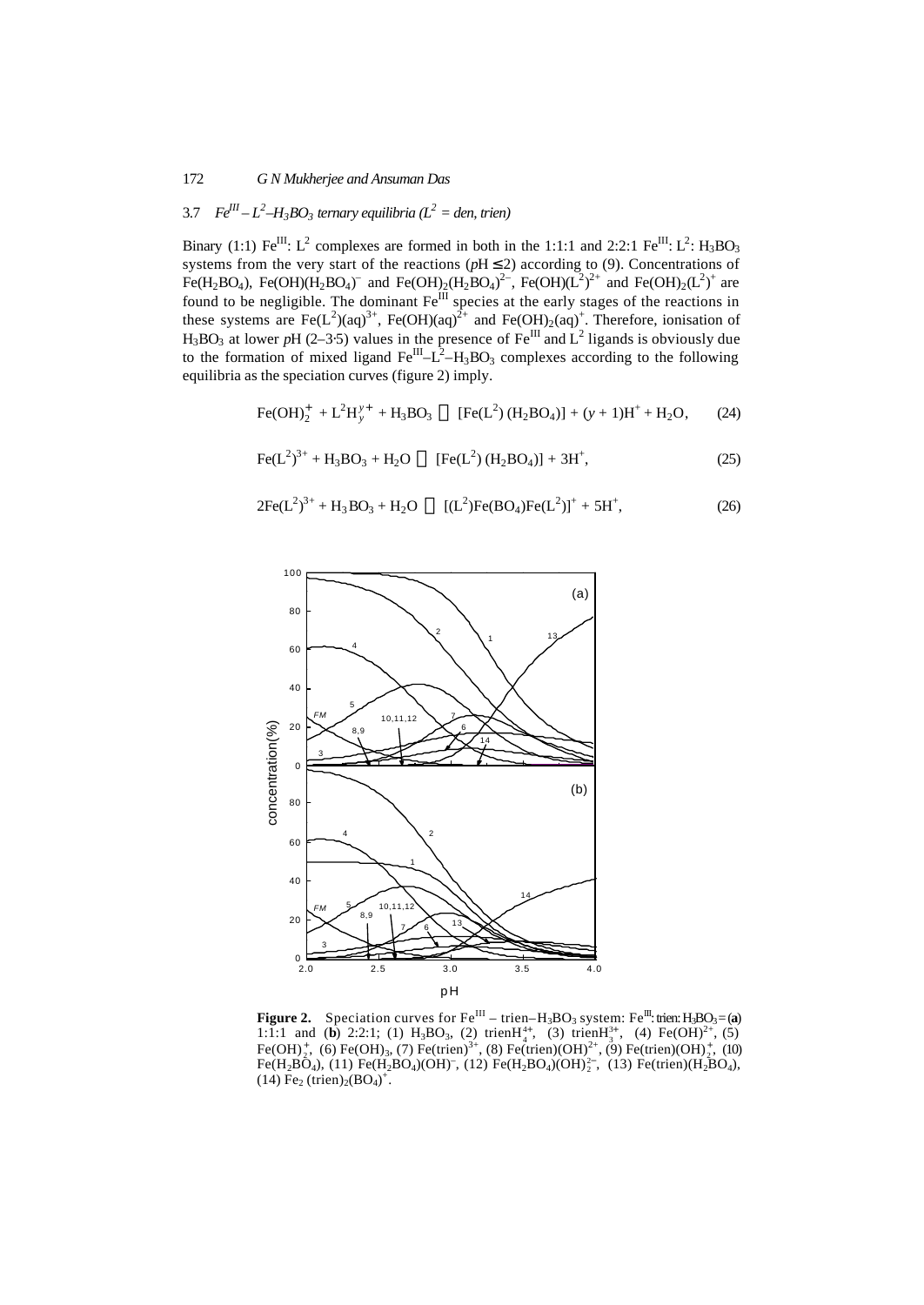*FeIII –L–H3BO3 mixed ligand complex equilibria* 173

$$
\text{Fe}(L^2)^{3+} + \text{Fe}(L^2) \left( H_2 \text{BO}_4 \right) \qquad \text{[}(L^2) \text{Fe}(B\text{O}_4) \text{Fe}(L^2) \text{]}^+ + 2H^+.
$$
 (27)

Equilibria (24)–(26) are common to both 1:1:1 and 2:2:1  $\text{Fe}^{\text{III}}$ : L<sup>2</sup>: H<sub>3</sub>BO<sub>3</sub> systems, whereas the equilibrium (27) is identifiable only in the 2:2:1 systems. The overall formation constants,  $\mathbf{b}_{121}$  and  $\mathbf{b}_{201}$  of the complexes  $[(\mathbf{L}^2)\mathbf{Fe}(\mathbf{H}_2\mathbf{BO}_4)]$  and  $[(L^2)Fe(BO_4)Fe(L^2)]^+$  respectively, may be obtained as computer output<sup>4</sup>, from which the equilibrium constants of  $(24)$ – $(27)$  may be calculated using the relations  $(24a)$ – $(27a)$ below respectively.

$$
\log K_{\text{[Fe(OH)}_2 + \text{L}^2\text{H}_y + \text{H}_3\text{BO}_3)}^{(\gamma+1)\text{H}} = \log \mathbf{b}_{1121} + \log K_{\text{H}_3\text{BO}_3}^{\text{H}} + \log K_{\text{L}^2\text{H}_y}^{\gamma\text{H}} - \log K_{\text{Fe}}^{2\text{H}}, \quad (24a)
$$

$$
\log K_{\text{[Fe(L}^2)+\text{H}_3\text{BO}_3+\text{H}_2\text{O}]}^{\text{3H}} = \log b_{1121} + \log K_{\text{H}_3\text{BO}_3}^{\text{H}} - \log K_{\text{Fe(L}^2)}^{\text{Fe}},\tag{25a}
$$

$$
\log K_{[2Fe(L^2) + H_3BO_3 + H_2O]}^{5H} = \log b_{2201} + \log K_{H_3BO_3}^{H} - 2\log K_{Fe(L^2)}^{Fe},
$$
 (26a)

$$
\log K_{\text{[Fe(L}^2)+\text{Fe(L}^2)(\text{H}_2\text{BO}_4)]}^{\text{2H}} = \log \mathbf{b}_{2201} + \log \mathbf{b}_{1121} - \log K_{\text{Fe(L}^2)}^{\text{Fe}}.
$$
 (27a)

Equilibrium (27) is a unique one of its kind as the equilibrium constant  $K_{\text{eff}}^{\text{2H}}(L^2) + \text{Fe}(L^2)(H_2BO_4)$ gives a measure of the coordination tendency of the coordinated  $(H_2BO_4^{\{1\}})$  ligand species to  $\text{Fe}(L^2)(aq)^{3+}$  ion having two  $H_2O$  ligands in *cis*-positions.

The effect of coordination of borate species with Fe(aq)<sup>3+</sup>, Fe(L- $\mathbf{S}^{3+}$  and Fe(L- $\mathbf{S}$  $\mathbf{p}^{3+}$ on the enhancement of acidity of  $H_3BO_3$  may be compared on the basis of the formation constants (table 1) of  $\text{Fe}^{\text{III}}$ -borate and  $\text{Fe}^{\text{III}}$ -L-borate complexes from the reactions of  $H_3BO_3$  with the corresponding  $Fe^{III}$ -species. As a matter of fact, the enhancement of acidity of  $H_3BO_3$  due to the formation of mixed ligand borate complexes:  $(L^1)_zFe(H_2BO_4)$ and  $(L^1)_z$ Fe(BO<sub>4</sub>)Fe(L<sup>1</sup>)<sub>z</sub><sup>+</sup>, where  $z = 1, 2$ , is much higher than that due to the formation of simple binary Fe(H<sub>2</sub>BO<sub>4</sub>) complex, because of  $(L^1) \leftarrow$  Fe **p**bonding. However, this effect is not observed due to the formation of ternary  $(L^2)Fe(H_2BO_4)$  and  $(L^2)$ Fe(BO<sub>4</sub>)Fe(L<sup>2</sup>)<sup>+</sup> complexes because of the absence of such **p**bonding with these ligands.

The difference between the two constants  $log K_{[(\text{L}^1)_2] \text{Fe(OH)} + \text{H}_3 \text{BO}_3]}^{\text{3H}}$ , (21a) and  $log K_{[Fe(OH)+H_3BO_3]}^{3H}$ , (3a) shows a tremendous enhancement of acidity of  $H_3BO_3$  (by a factor of  $\sim 10^4$ ) due to its reaction with  $(L^1)_2$ Fe(OH)<sup>2+</sup> relative to Fe(OH)<sup>2+</sup>. In this regard the present Fe<sup>III</sup>-amine complexes may be arranged in the order:  $Fe^{III}(bipy)_z$ Fe<sup>III</sup>(phen)<sub>z</sub> Fe<sup>III</sup>(den) > Fe<sup>III</sup>(trien);  $z = 1$ , 2 and complexes with  $(z = 2)$  b those with  $(z = 1)$ .

Although the binary  $Fe^{III}(phen)_{z}$ ,  $z=1$ , 2 complexes are relatively more stable than their bipy analogues,  $(bipy)_{z}Fe(H_{2}BO_{4})$  and  $(bipy)_{z}Fe(BO_{4})Fe(bipy)_{z}^{+}$  are more stable than their phen analogues. Bipy because of free rotation about the  $C_1-C_1'$  bond, can adjust much better than phen to the tetrahedral bond angles imposed on  $Fe^{III}$  by the borate ligands  $H_2BO_4^{3-}$  and  $BO_4^{5-}$ . Due to the structural rigidity of phen, the chelate rings of  $(\text{phen})_z\text{Fe}(H_2BO_4)$  and  $(\text{phen})_z\text{Fe}(BO_4)\text{Fe}(\text{phen})_z^+$  are strained at the bond angles around Fe<sup>III</sup>, consequently, the phen complexes are less stable than their bipy analogues. The extent of metal to ligand *p*bonding and hence the stability is obviously higher for the Fe(L<sup>1</sup>)<sup>3+</sup> and Fe(L<sup>1</sup>)<sub>2</sub>(OH)<sup>2+</sup> complexes than those with Fe(L<sup>1</sup>)<sup>3+</sup> and Fe(L<sup>1</sup>)(OH)<sup>2+</sup>